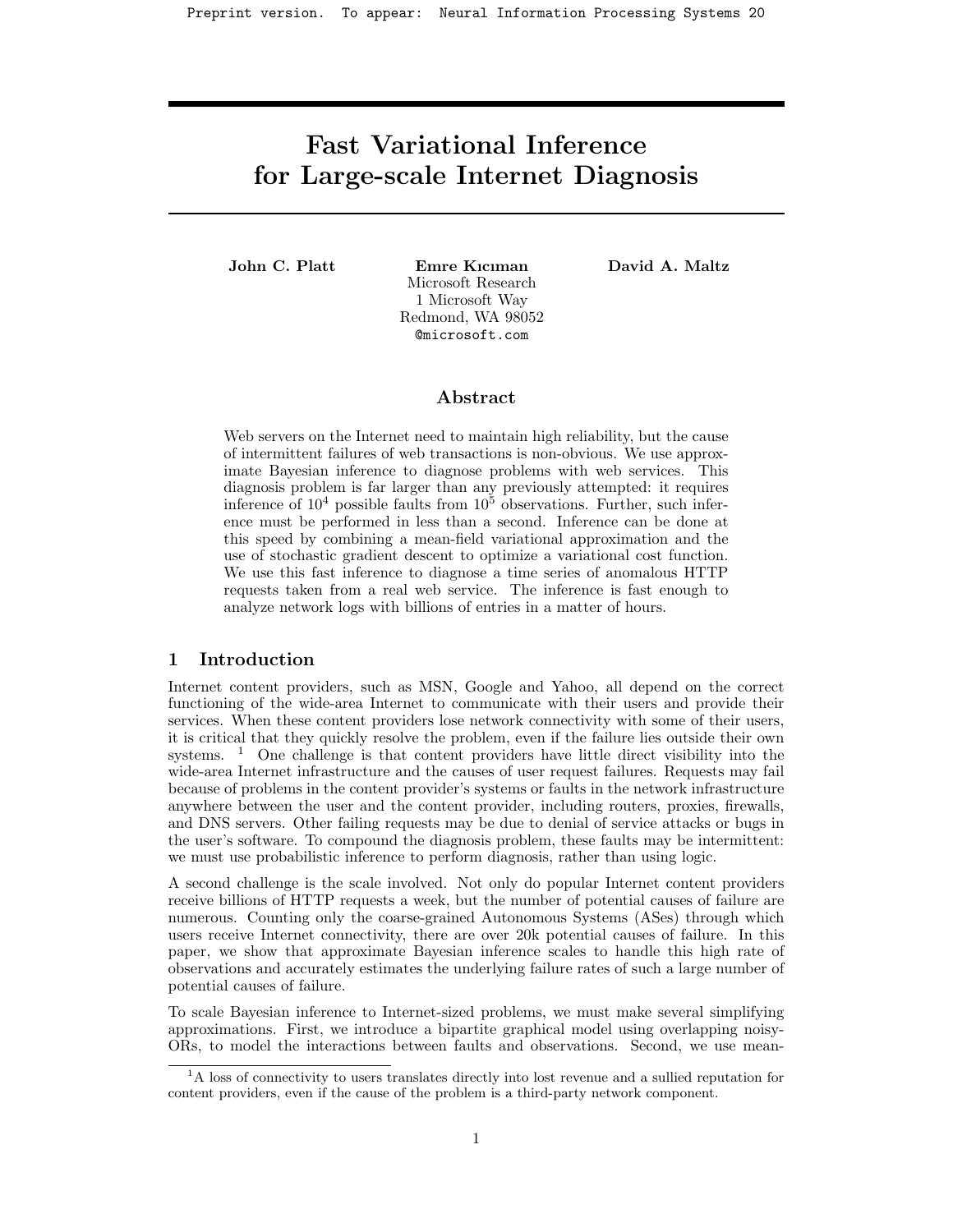field variational inference to map the diagnosis problem to a reasonably-sized optimization problem. Third, we further approximate the integral in the variational method. Fourth, we speed up the optimization problem using stochastic gradient descent.

The paper is structured as follows: Section 1.1 discusses related work to this paper. We describe the graphical model in Section 2, and the approximate inference in that model in Section 2.1, including stochastic gradient descent (in Section 3). We present inference results on synthetic and real data in Section 4 and then draw conclusions.

#### 1.1 Previous Work

The original application of Bayesian diagnosis was medicine. One of the original diagnosis network was QMR-DT [14], a bipartite graphical model that used noisy-OR to model symptoms given diseases. Exact inference in such networks is intractable (exponential in the number of positive symptoms,[2]), so different approximation and sampling algorithms were proposed. Shwe and Cooper proposed likelihood-weighted sampling [13], while Jaakkola and Jordan proposed using a variational approximation to unlink each input to the network [3]. With only thousands of possible symptoms and hundreds of diseases, QMR-DT was considered very challenging.

More recently, researchers have applied Bayesian techniques for the diagnosis of computers and networks  $[1][12][16]$ . This work has tended to avoid inference in large networks, due to speed constraints. In contrast, we attack the enormous inference problem directly.

## 2 Graphical model of diagnosis



Figure 1: The full graphical model for the diagnosis of Internet faults

The initial graphical model for diagnosis is shown in Figure 1. Starting at the bottom, we observe a large number of binary random variables, each corresponding to the success/failure of a single HTTP request. The failure of an HTTP request can be modeled as a noisy-OR [11] of a set of Bernoulli-distributed binary variables, each of which models the underlying factors that can cause a request to fail:

$$
P(V_i = \text{fail}|D_{ij}) = 1 - (1 - r_{i0}) \prod_j (1 - r_{ij} d_{ij}),
$$
\n(1)

where  $r_{ij}$  is the probability that the observation is a failure if a single underlying fault  $d_{ij}$ is present. The matrix  $r_{ij}$  is typically very sparse, because there are only a small number of possible causes for the failure of any request. The  $r_{i0}$  parameter models the probability of a spontaneous failure without any known cause. The  $r_{ij}$  are set by elicitation of probabilities from an expert.

The noisy-OR models the causal structure in the network, and its connections are derivable from the metadata associated with the HTTP request. For example, a single request can fail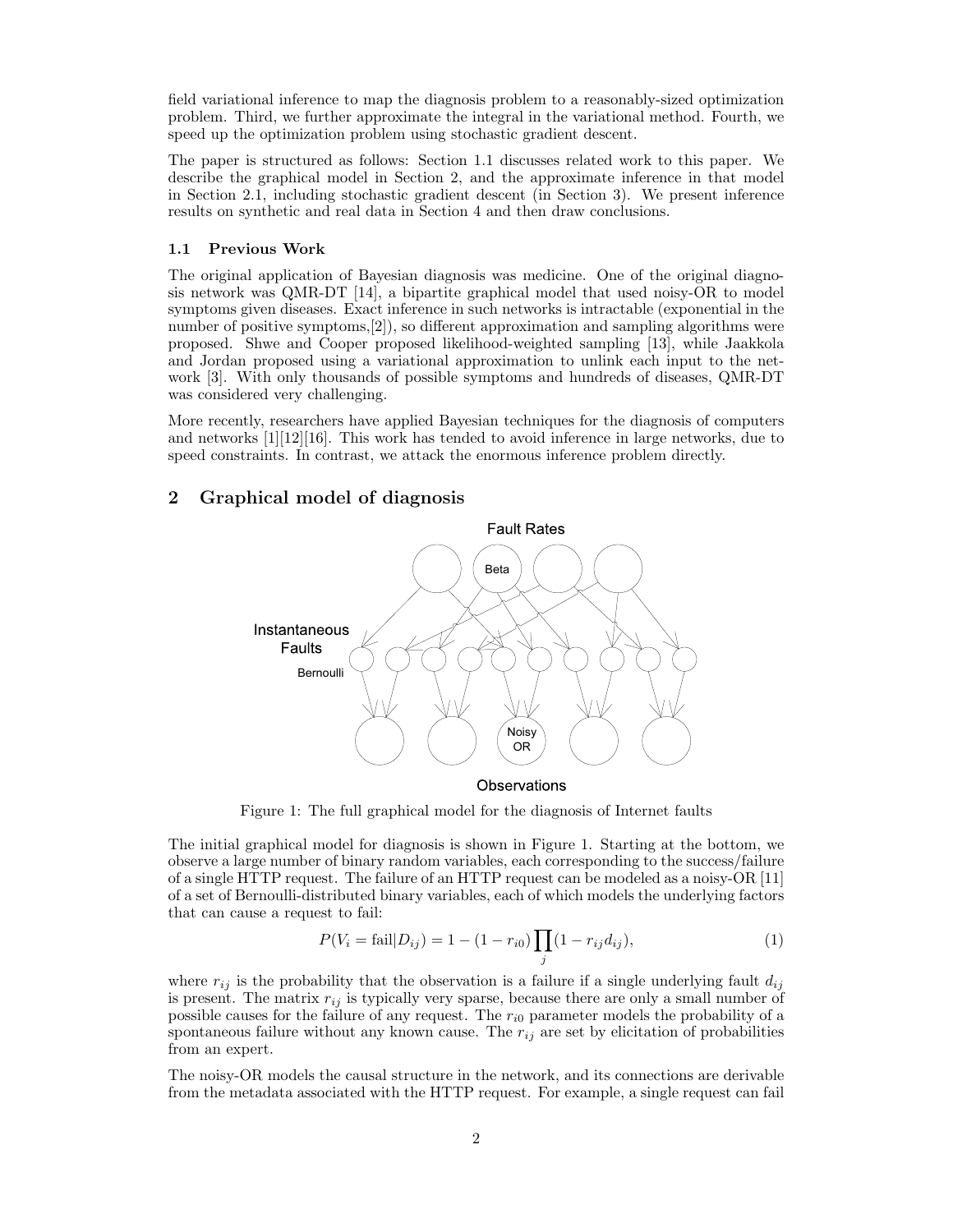

Figure 2: Graphical model after integrating out instantaneous faults: a bipartite noisy-OR network with Beta distributions as hidden variables

because its server has failed, or because a misconfigured or overloaded router can cause an AS to lose connectivity to the content provider, or because the user agent is not compatible with the service. All of these underlying causes are modeled independently for each request, because possible faults in the system can be intermittent.

Each of the Bernoulli variables  $D_{ij}$  depends on an underlying continuous fault rate variable  $F_j \in [0,1]$ :

$$
P(D_{ij}|F_j = \mu_j) = \mu_j^{d_{ij}} (1 - \mu_j)^{1 - d_{ij}},
$$
\n(2)

where  $\mu_j$  is the probability of a fault manifesting at any time. We model the  $F_j$  as independent Beta distributions, one for each fault:

$$
p(F_j = \mu_j) = \frac{1}{B(\alpha_j^0, \beta_j^0)} \mu_j^{\alpha_j^0 - 1} (1 - \mu_j)^{\beta_j^0 - 1},
$$
\n(3)

where B is the beta function. The fan-out for each of these fault rates can be different: some of these fault rates are connected to many observations, while less common ones are connected to fewer.

Our goal is to model the posterior distribution  $P(\vec{F}|\vec{V})$  in order to identify hidden faults and track them through time. The existence of the  $D_{ij}$  random variable is a nuisance. We do not want to estimate  $P(\vec{D}|\vec{V})$  for any  $D_{ij}$ : the distribution of instantaneous problems is not interesting. Fortunately, we can exactly integrate out these nuisance variables, because they are connected to only one observation thru a noisy-OR.

After integrating out the  $D_{ij}$ , the graphical model is shown in Figure 2. The model is now completely analogous to the QMR-DT mode [14], but instead of the noisy-OR combining binary random variables, they combine rate variables:

$$
P(V_i = \text{fail}|F_j = \mu_j) = 1 - (1 - r_{i0}) \prod_j (1 - r_{ij}\mu_j).
$$
\n(4)

One can view (4) as a generalization of a noisy-OR to continuous  $[0, 1]$  variables.

#### 2.1 Approximations to make inference tractable

In order to scale inference up to  $10^4$  hidden variables, and  $10^5$  observations, we choose a simple, robust approximate inference algorithm: mean-field variational inference [4]. Meanfield variational inference approximates the posterior  $P(\vec{F} | \vec{V})$  with a factorized distribution. For inferring fault rates, we choose to approximate  $P$  with a product of beta distributions

$$
Q(\vec{F}|\vec{V}) = \prod_{j} q(F_j|\vec{V}) = \prod_{j} \frac{1}{B(\alpha_j, \beta_j)} \mu_j^{\alpha_j - 1} (1 - \mu_j)^{\beta_j - 1}.
$$
 (5)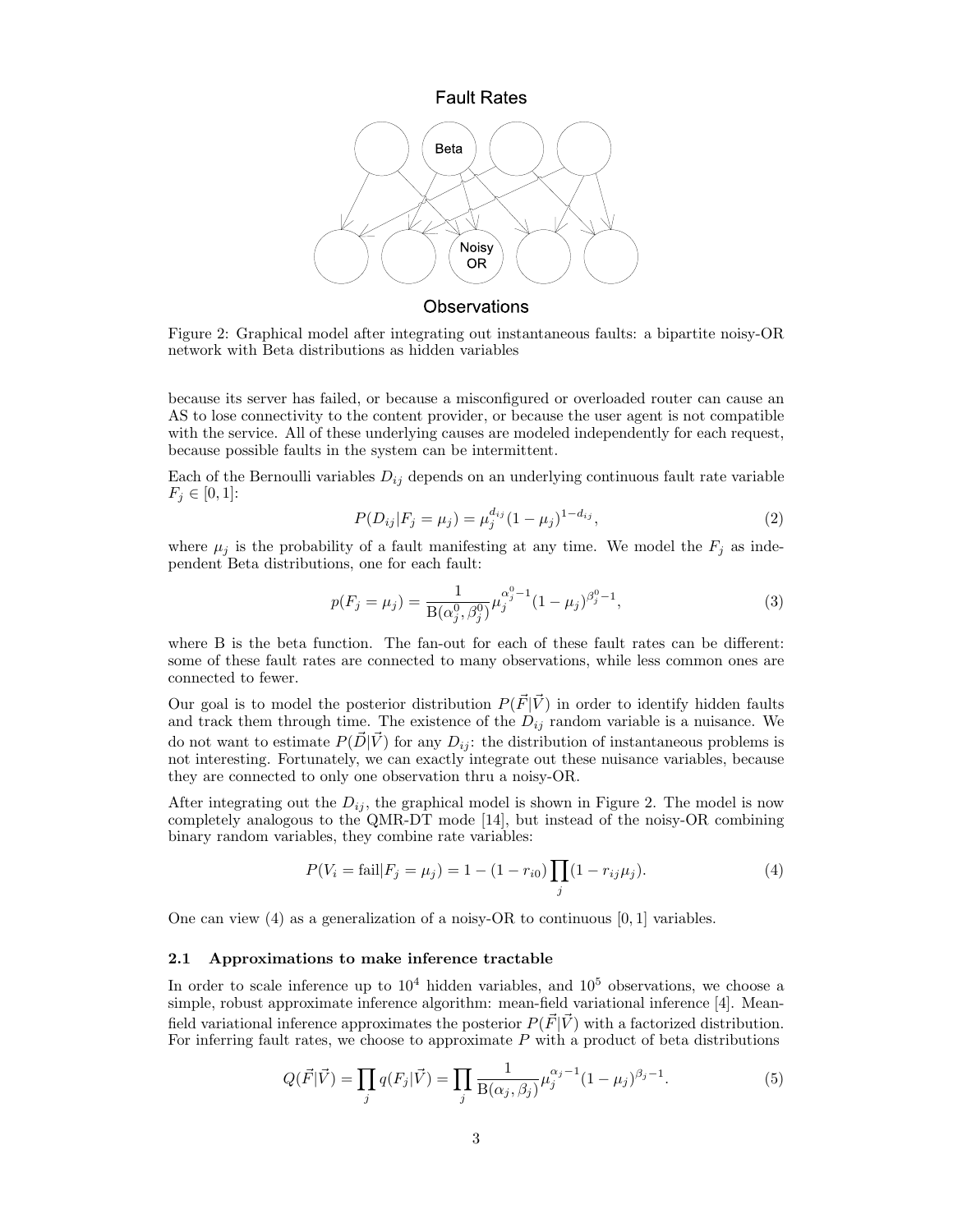Mean-field variational inference maximizes a lower bound on the evidence of the model:

$$
\max_{\vec{\alpha}, \vec{\beta}} \mathcal{L} = \int Q(\vec{\mu} | \vec{V}) \log \frac{P(\vec{V} | \vec{\mu}) p(\vec{\mu})}{Q(\vec{\mu} | \vec{V})} d\vec{\mu}.
$$
\n(6)

This integral can be broken into two terms: a cross-entropy between the approximate posterior and the prior, and an expected log-likelihood of the observations:

$$
\max_{\vec{\alpha},\vec{\beta}} \mathcal{L} = -\int Q(\vec{\mu}|\vec{V}) \log \frac{Q(\vec{\mu}|\vec{V})}{p(\vec{\mu})} d\vec{\mu} + \left\langle \log P(\vec{V}|\vec{F}) \right\rangle_{Q}.
$$
\n(7)

The first integral is the negative of a sum of cross-entropies between Beta distributions with a closed form:

$$
D_{\text{KL}}(q_j||p_j) = \log \left( \frac{\text{B}(\alpha_j^0, \beta_j^0)}{\text{B}(\alpha_j, \beta_j)} \right) + (\alpha_j - \alpha_j^0)\psi(\alpha_j) + (\beta_j - \beta_j^0)\psi(\beta_j) - (\alpha_j + \beta_j - \alpha_j^0 - \beta_j^0)\psi(\alpha_j + \beta_j),
$$
\n(8)

where  $\psi$  is the digamma function.

However, the expected log likelihood of a noisy-OR integrated over a product of Beta distributions does not have an analytic form. Therefore, we employ the MF(0) approximation of Ng and Jordan [9], replacing the expectation of the log likelihood with the log likelihood of the expectation. The second term then becomes the sum of a set of log likelihoods, one per observation:

$$
L(V_i) = \begin{cases} \log\left(1 - (1 - r_{i0})\prod_j[1 - r_{ij}\alpha_j/(\alpha_j + \beta_j)]\right) & \text{if } V_i = 1 \text{ (failure)}; \\ \log(1 - r_{i0}) + \sum_j \log[1 - r_{ij}\alpha_j/(\alpha_j + \beta_j)] & \text{if } V_i = 0 \text{ (success)}. \end{cases}
$$
(9)

For the Internet diagnosis case, the  $MF(0)$  approximation is reasonable: we expect the posterior distribution to be concentrated around its mean, due to the large amount of data that is available. Ng and Jordan [9] have have proved accuracy bounds for MF(0) based on the number of parents that an observation has.

The final cost function for a minimization routine then becomes

$$
\min_{\vec{\alpha}, \vec{\beta}} C = \sum_{j} D_{\text{KL}}(q_j || p_j) - \sum_{i} L(V_i). \tag{10}
$$

# 3 Variational inference by stochastic gradient descent

In order to apply unconstrained optimization algorithms to minimize (10), we need transform the variables: only positive  $\alpha_j$  and  $\beta_j$  are valid, so we parameterize them by

$$
\alpha_j = e^{a_j}, \qquad \beta_j = e^{b_j}.
$$
\n(11)

and the gradient computation becomes

$$
\frac{\partial C}{\partial a_j} = \alpha_j \left( \sum_j \frac{\partial D_{\text{KL}}(q_j || p_j)}{\partial \alpha_j} - \sum_i \frac{\partial L(V_i)}{\partial \alpha_j} \right). \tag{12}
$$

with a similar gradient for  $b_j$ . Note that this gradient computation can be quite computationally expensive, given that i sums over all of the observations.

For Internet diagnosis, we can decompose the observation stream into blocks, where the size of the block is determined by how quickly the underlying rates of faults change, and how finely we want to sample those rates. We typically use blocks of  $100,000$  observations, which can make the computation of the gradient expensive. Further, we repeat the inference over and over again, on thousands of blocks of data: we prefer a fast optimization procedure over a highly accurate one.

Therefore, we investigated the use of stochastic gradient descent for optimizing the variational cost function. Stochastic gradient descent approximates the full gradient with a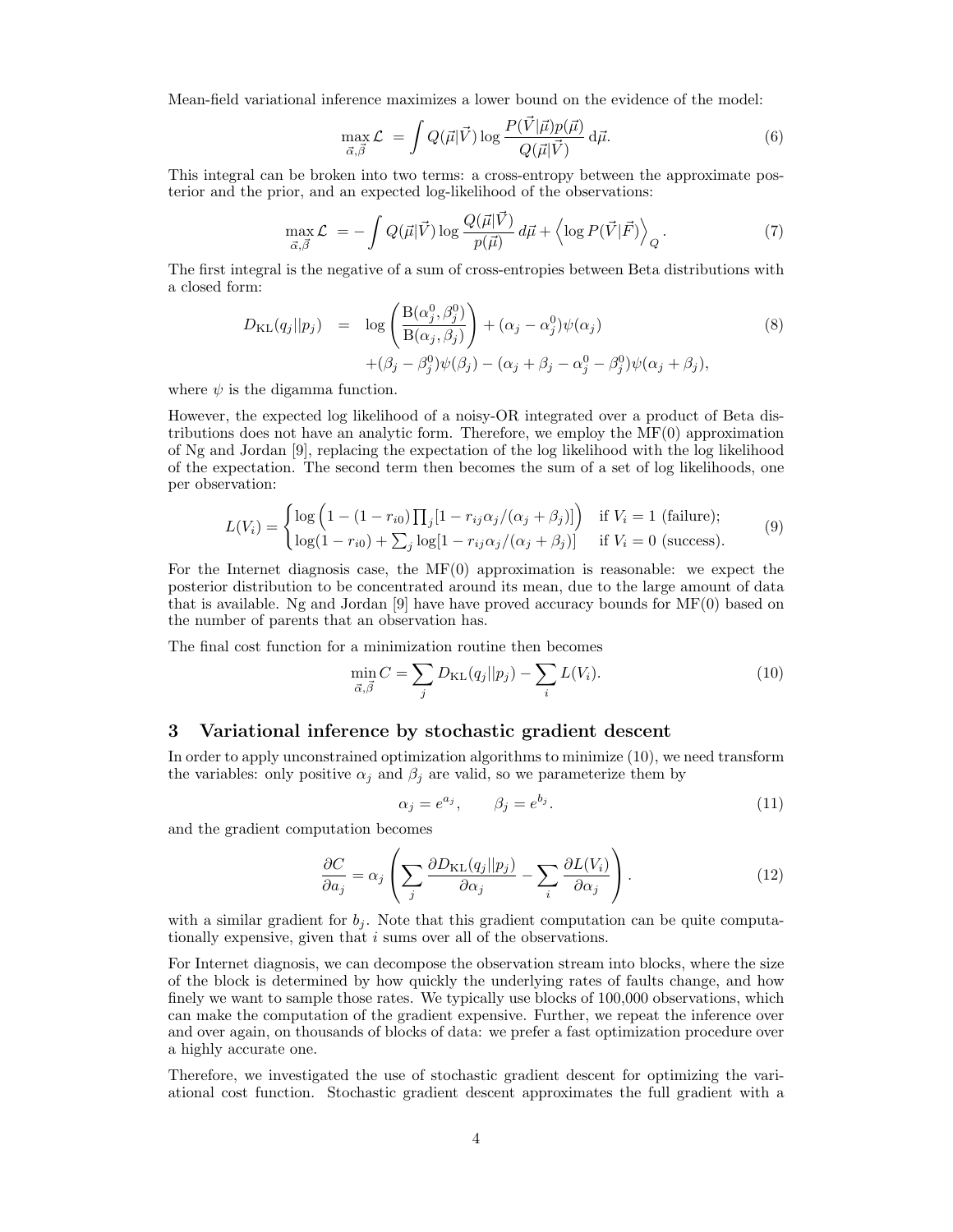#### Algorithm 1 Variational Gradient Descent

**Require:** Noisy-OR parameters  $r_{ij}$ , priors  $\alpha_j^0, \beta_j^0$ , observations  $V_i$ Initialize  $a_j = \log(\alpha_j^0), b_j = \log(\beta_j^0)$ Initialize  $y_i, z_j$  to 0 for  $k = 1$  to number of epochs do for all Faults  $j$  do  $\alpha_j = \exp(a_j), \beta_j = \exp(b_j)$  $y_j \leftarrow \xi y_j + (1 - \xi) \partial D_{\text{KL}}(q_j || p_j; \alpha_j, \beta_j) / \partial a_j$  $z_j \leftarrow \xi z_j + (1 - \xi) \partial D_{\text{KL}}(q_j || p_j; \alpha_j, \beta_j) / \partial b_j$  $a_j \leftarrow a_j - \eta y_j$  $b_j \leftarrow b_j - \eta z_j$ end for for all Observations  $i$  do for all Parent faults j of observation  $v_i$  do  $\alpha_i = \exp(a_i), \beta_i = \exp(b_i)$ end for for all Parent faults *j* of observation  $v_i$  do  $y_j \leftarrow \xi y_j - (1 - \xi) \partial L(V_i; \vec{\alpha}, \vec{\beta}) / \partial a_j$  $z_j \leftarrow \xi z_j - (1 - \xi) \partial L(V_i; \vec{\alpha}, \vec{\beta}) / \partial b_j$  $a_j \leftarrow a_j - \eta y_j$  $b_j \leftarrow b_j - \eta z_j$ end for end for end for

single term from the gradient: the state of the optimization is updated using that single term [5]. This enables the system to converge quickly to an approximate answer. The details of stochastic gradient descent are shown in Algorithm 1.

Estimating the sum in equation (12) with a single term adds a tremendous amount of noise to the estimates. For example, the sign of a single  $L(V_i)$  gradient term depends only on the sign of  $V_i$ . In order to reduce the noise in the estimate, we use momentum [15]: we exponentially smooth the gradient with a first-order filter before applying it to the state variables. This momentum modification is shown in Algorithm 1. We typically use a large step size  $(\eta = 0.1)$  and momentum term  $(\xi = 0.99)$ , in order to both react quickly to changes in the fault rate and to smooth out noise.

Stochastic gradient descent can be used as a purely on-line method (where each data point is seen only once), setting the "number of epochs" in Algorithm 1 to 1. Alternatively, it can get higher accuracy if it is allowed to sweep through the data multiple times.

#### 3.1 Other possible approaches

We considered and tested several other approaches to solving the approximate inference problem.

Jaakkola and Jordan propose a variational inference method for bipartite noisy-OR networks [3], where one variational parameter is introduced to unlink one observation from the network. We typically have far more observations than possible faults: this previous approach would have forced us to solve very large optimization problems (with 100,000 parameters). Instead, we solve an optimization that has dimension equal to the number of faults.

We originally optimized the variational cost function (10) with both BFGS and the trustregion algorithm in the Matlab optimization toolbox. This turned out to be far worse than stochastic gradient descent. We found that a  $C#$  implementation of L-BFGS, as described in Nocedal and Wright [10] sped up the exact optimization by orders of magnitude. We report on the L-BFGS performance, below: it is within 4x the speed of the stochastic gradient descent.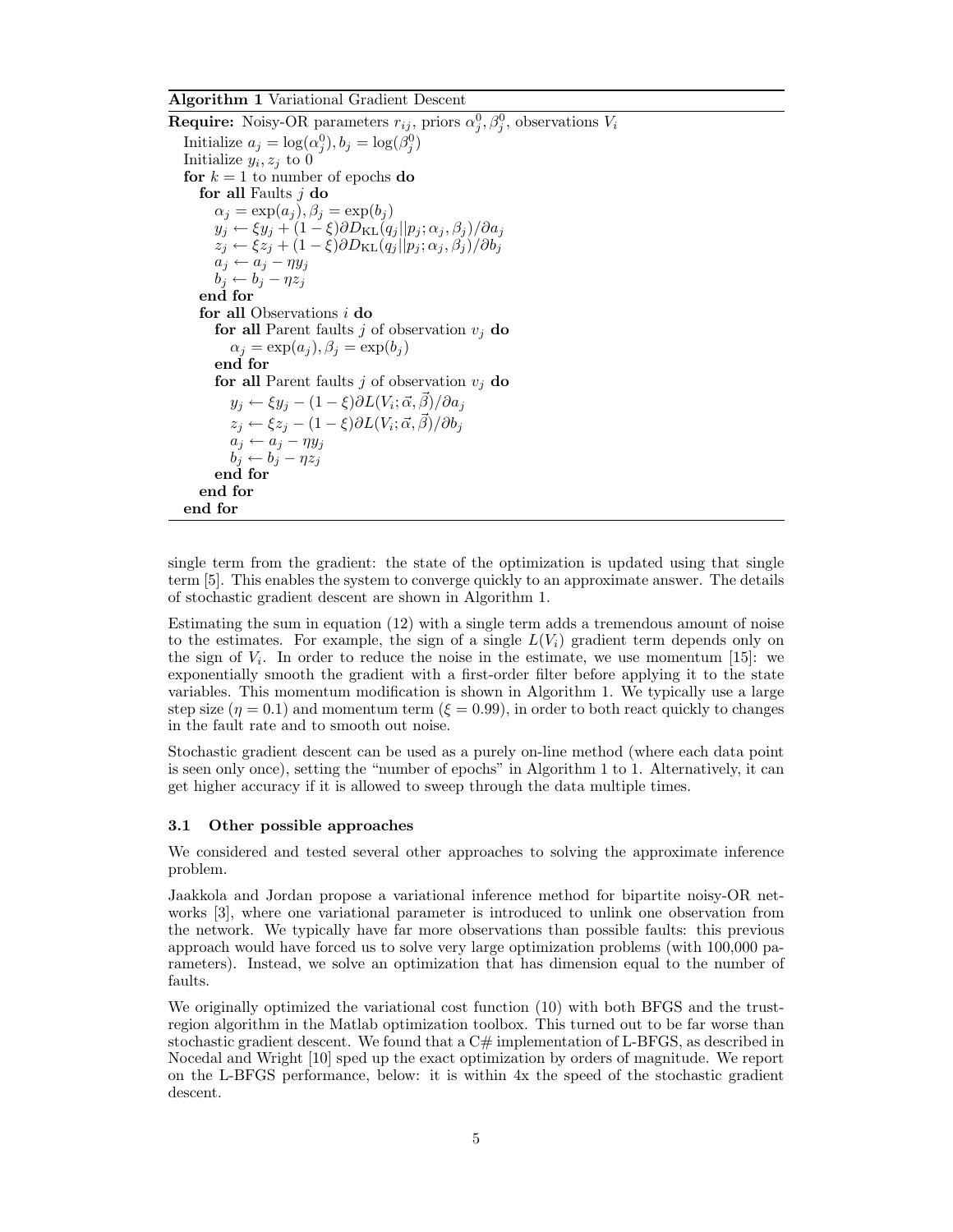We experimented with Metropolis-Hastings to sample from the posterior, using a Gaussian random walk in  $(a_j, b_j)$ . We found that the burn-in time was very long. Also, each update is slow, because the speed of a single update depends on the fan-out of each fault. In the Internet diagnosis network, the fan-out is quite high (because a single fault affects many observations). Thus, Metropolis-Hastings was far slower than variational inference.

We did not try loopy belief propagation [8], nor expectation propagation [6]. Because the Beta distribution is not conjugate to the noisy OR, the messages passed by either algorithm do not have a closed form.

Finally, we did not try the idea of learning to predict the posterior from the observations by sampling from the generative model and learning the reverse mapping [7]. For Internet diagnosis, we do not know the structure of graphical model for a block of data ahead of time: the structure depends on the metadata for the requests in the log. Thus, we cannot amortize the learning time of a predictive model.

## 4 Results

We test the approximations and optimization methods used for Internet diagnosis on both synthetic and real data.

#### 4.1 Synthetic data with known hidden state

Testing the accuracy of approximate inference is very difficult, because, for large graphical models, the true posterior distribution is intractable. However, we can probe the reliability of the model on a synthetic data set.

We start by generating fault rates from a prior (here, 2000 faults drawn from Beta(5e-3,1)). We randomly generate connections from faults to observations, with probability  $5 \times 10^{-3}$ . Each connection has a strength  $r_{ij}$  drawn randomly from [0, 1]. We generate 100,000 observations from the noisy-OR model (4). Given these observations, we predict an approximate posterior.

Given that the number of observations is much larger than the number of faults, we expect that the posterior distribution should tightly cluster around the rate that generated the observations. Difference between the true rate and the mean of the approximate posterior should reflect inaccuracies in the estimation.



Figure 3: The error in estimate of rate versus true underlying rate. Black dots are L-BFGS, Red dots are Stochastic Gradient Descent with 20 epochs.

The results for a run is shown in Figure 3. The figure shows that the errors in the estimate are small enough to be very useful for understanding network errors. There is a slight systematic bias in the stochastic gradient descent, as compared to L-BFGS. However, the improvement in speed shown in Table 1 is worth the loss of accuracy: we need inference to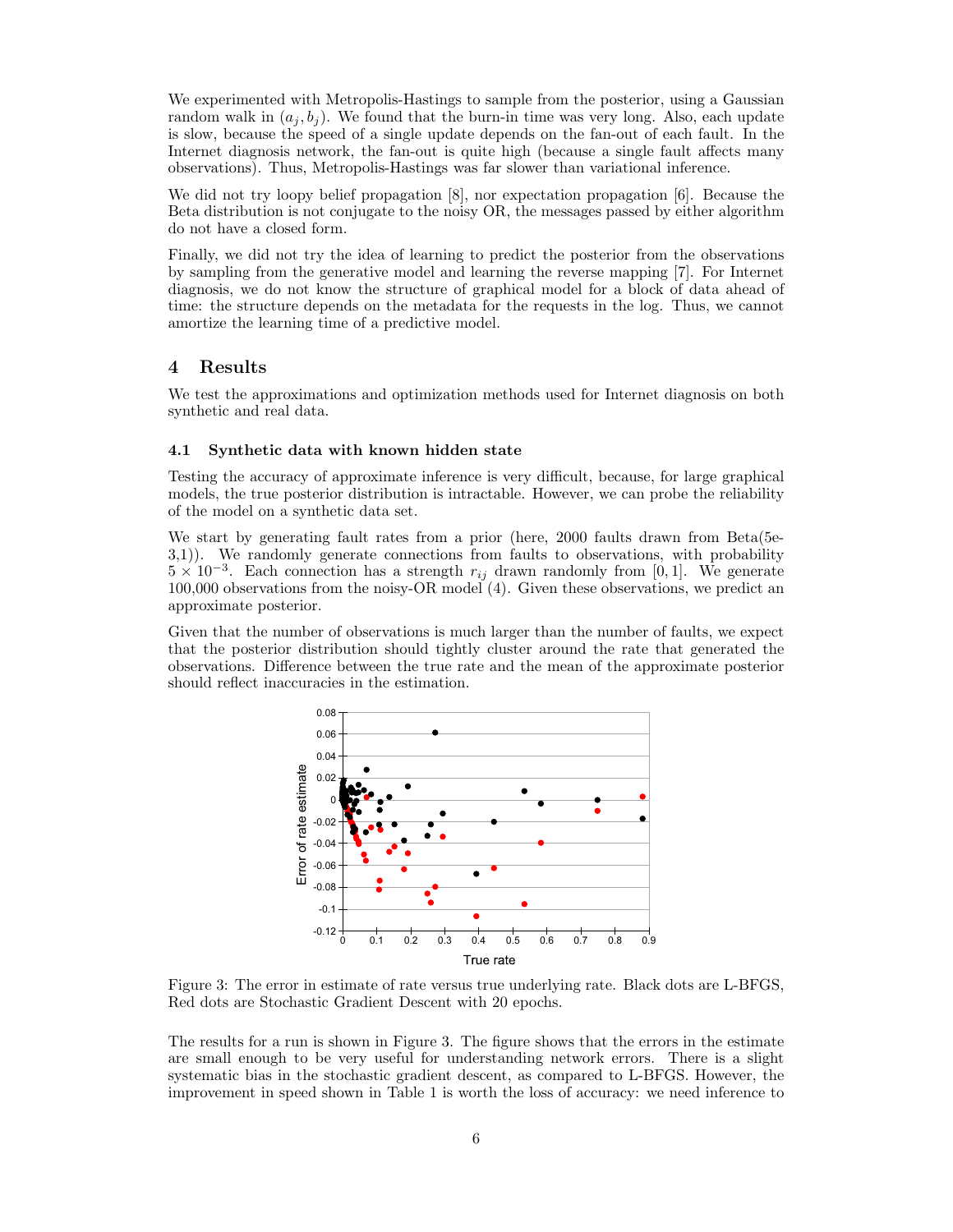be as fast as possible to scale to billions of samples. The run times are for a uniprocessor Pentium 4, 3 GHz, with code in  $C#$ .

| Algorithm      | Accuracy | Time                |
|----------------|----------|---------------------|
|                | (RMSE)   | $(CPU \text{ sec})$ |
| L-BFGS         | 0.0033   | 38                  |
| SGD, 1 epoch   | 0.0343   | $0.5^{\circ}$       |
| SGD, 20 epochs | 0.0075   | 117                 |

Table 1: Accuracy and speed on synthetic data set

#### 4.2 Real data from web server logs

We then tested the algorithm on real data from a major web service. Each observation consists of a success or failure of a single HTTP request. We selected 18848 possible faults that occur frequently in the dataset, including the web server that received the request, which autonomous system that originated the request, and which "user agent" (brower or robot) generated the request.

We have been analyzing HTTP logs collected over several months with the stochastic gradient descent algorithm. In this paper, we present an analysis of a short 2.5 hour window containing an anomalously high rate of failures, in order to demonstrate that our algorithm can help us understand the cause of failures based on observations in a real-world environment.

We broke the time series of observations into blocks of 100,000 observations, and inferred the hidden rates for each block. The initial state of the optimizer was set to be the state of the optimizer at convergence of the previous block. Thus, for stochastic gradient descent, the momentum variables were carried forward from block to block.



Figure 4: The inferred fault rate for two Autonomous Systems, as a function of time. These are the only two faults with high rate.

The results of this tracking experiment are shown in Figure 4. In this figure, we used stochastic gradient descent and a  $Beta(0.1,100)$  prior. The figure shows the only two faults whose probability went higher than 0.1 in this time interval: they correspond to two ASes in the same city, both causing failures at roughly the same time. This could be due to a router that is in common between them, or perhaps an denial of service attack that originated in that city.

The speed of the analysis is much faster than real time. For a data set of 10 million samples, L-BFGS required 209 CPU seconds, while SGD (with 3 passes of data per block) only required 51 seconds. This allows us to go through logs containing billions of entries in a matter of hours.